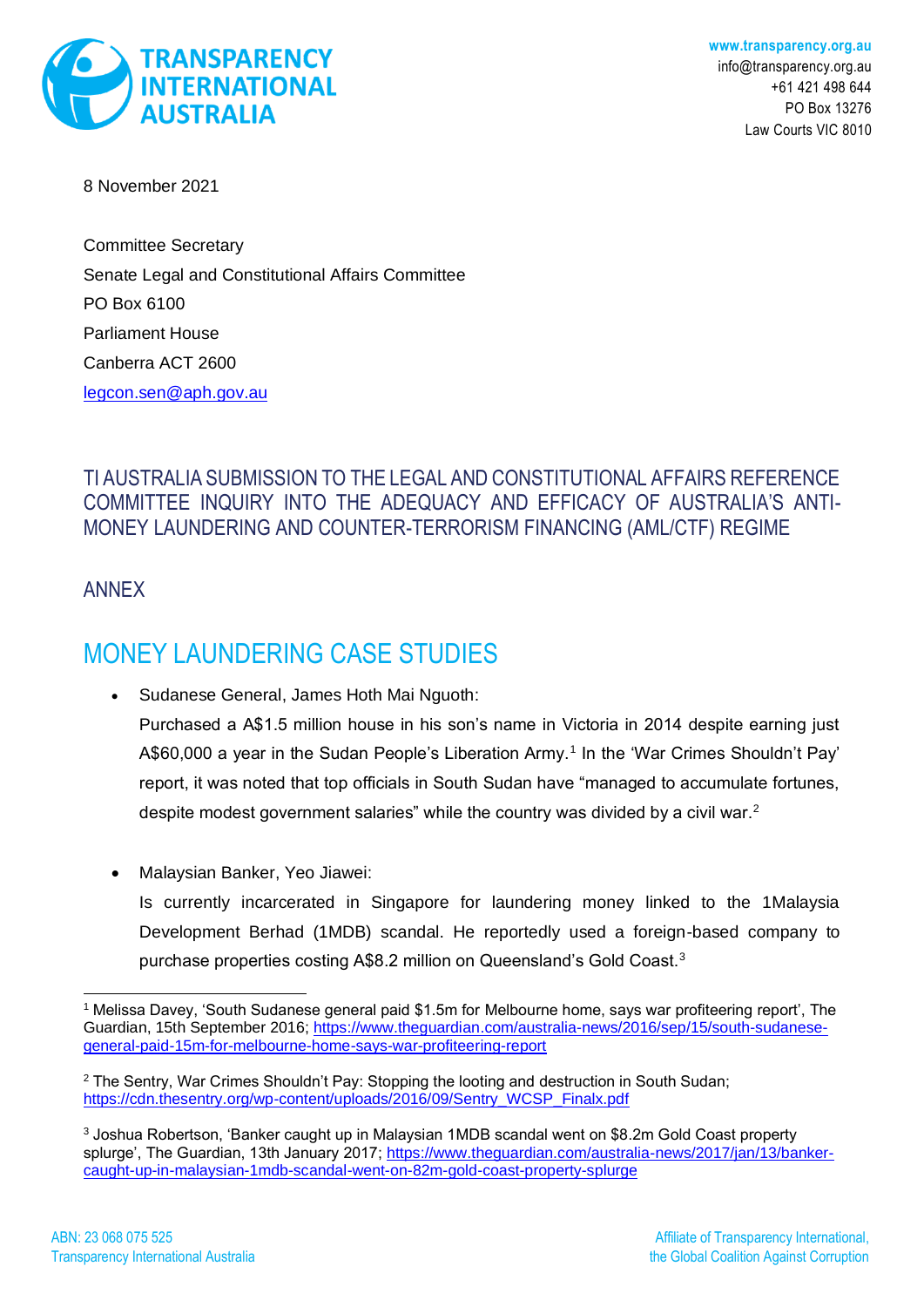

- Onn Mahmud, brother of the then Chief Minister of Sarawak in Malaysia: Had a property portfolio of Sydney commercial and residential property worth an estimated \$100 million.<sup>4</sup> In one deal, he sold an apartment development site in Sydney's Potts Point, 10 Wylde Street, for \$15.5 million in 2007, realising a profit of \$10.8 million.
- Hon. William Marra Duma, Minister or Parliament PNG: Brisbane house and three Australian banks at the centre of a money laundering probe into a \$US10.3 million payment made by the ASX-listed Horizon Oil to a company linked to a senior minister in Papua New Guinea.<sup>5</sup>
- Bo Zhang, Chinese National: Purchased six houses in Mosman worth \$37 million. He did not live in any of them. He also bought a further \$1.2 billion of hotel, apartment, and retail developments in Sydney and on the Gold Coast.<sup>6</sup>
- Brian O'Neill, son of ousted PNG prime minister Peter O'Neill: Living in a \$13 million property in Wolseley Road, Piper Point in July 2019. The property was held in the name of Theophilus Constantinou, a close associate of Peter O'Neill.<sup>7</sup>
- 2 Chinese Nationals:

Australian Federal Police (AFP) issued a media release stating they had restrained \$17.3 million of assets related to two Chinese nationals. AFP alleged that the two Chinese nationals

<sup>4</sup> Mark Baker, 'Tycoon dodges millions in land tax', The Sydney Morning Herald, 23 April 2013; <https://www.smh.com.au/national/tycoon-dodges-millions-in-land-tax-20130427-2ilmn.html>

<sup>&</sup>lt;sup>5</sup> 'Brisbane Riverfront House at Centre of PNG Corruption Probe', PNG Facts, 13/4/2020; <https://www.pngfacts.com/corruption-news/brisbane-riverfront-house-at-centre-of-png-corruption-probe>

<sup>6</sup> Edmund Tadros, Angus Grigg and Neil Chenoweth, 'Dirty money spotlight on estate agents', The Australian Financial Review, 11 November 2019; [https://www.afr.com/property/residential/dirty-money-spotlight-on](https://www.afr.com/property/residential/dirty-money-spotlight-on-estate-agents-20191107-p538ay)[estate-agents-20191107-p538ay](https://www.afr.com/property/residential/dirty-money-spotlight-on-estate-agents-20191107-p538ay)

<sup>7</sup> Angus Grigg, Lisa Murray and Jonathan Shapiro, 'Son of ousted PNG PM living in \$13m Sydney waterfront home', The Australian Financial Review, 11 July 2019; [https://www.afr.com/policy/foreign-affairs/son-of](https://www.afr.com/policy/foreign-affairs/son-of-ousted-png-pm-living-in-13m-sydney-waterfront-home-20190710-p525ut#:~:text=The%20middle%20son%20of%20ousted,his%20father)[ousted-png-pm-living-in-13m-sydney-waterfront-home-20190710](https://www.afr.com/policy/foreign-affairs/son-of-ousted-png-pm-living-in-13m-sydney-waterfront-home-20190710-p525ut#:~:text=The%20middle%20son%20of%20ousted,his%20father) [p525ut#:~:text=The%20middle%20son%20of%20ousted,his%20father's%20time%20in%20office.](https://www.afr.com/policy/foreign-affairs/son-of-ousted-png-pm-living-in-13m-sydney-waterfront-home-20190710-p525ut#:~:text=The%20middle%20son%20of%20ousted,his%20father)